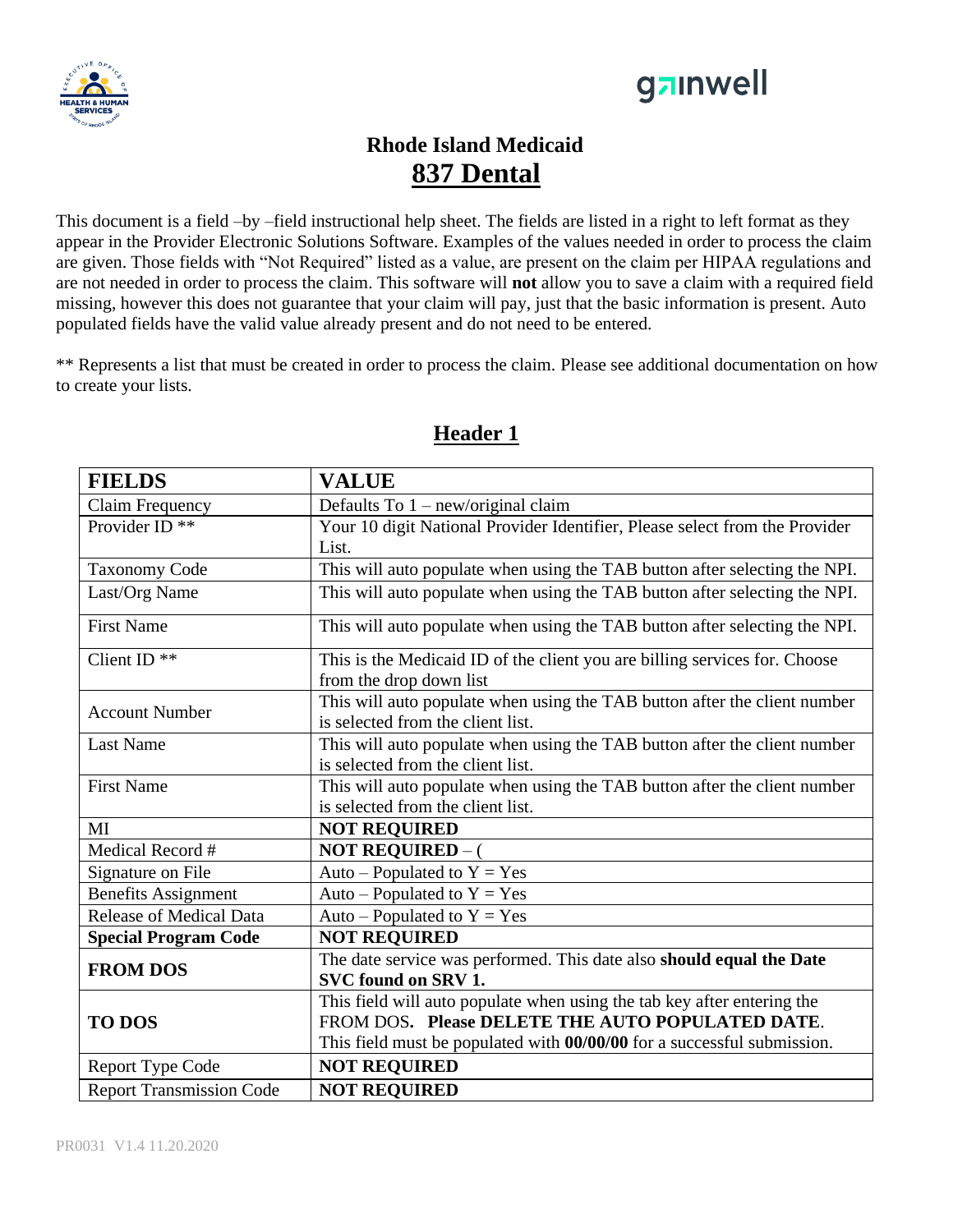



## **Header 2**

| <b>FIELDS</b>                      | <b>VALUE</b>                                                                      |
|------------------------------------|-----------------------------------------------------------------------------------|
| Referring Provider SSN/Tax         | NOT REQUIRED unless treatment is a result of a referral. If your claim            |
| Id                                 | requires you to complete this field, choose the correct referring provider from   |
|                                    | the other provider list. (see instructions on creating lists)                     |
| Provider Id                        | NOT REQUIRED unless treatment is a result of a referral. If you selected a        |
|                                    | provider in the Referring Provider SSN/Tax ID field, and press the Tab            |
|                                    | button on your keyboard, this information will auto populate                      |
| Last/Org Name                      | NOT REQUIRED unless treatment is a result of a referral. If you selected a        |
|                                    | provider in the Referring Provider SSN/Tax ID field, and press the Tab            |
|                                    | button on your keyboard, this information will auto populate                      |
| <b>First Name</b>                  | NOT REQUIRED unless treatment is a result of a referral. If you selected a        |
|                                    | provider in the Referring Provider SSN/Tax ID field, and press the Tab            |
|                                    | button on your keyboard, this information will auto populate                      |
| MI                                 | <b>NOT REQUIRED</b>                                                               |
| <b>Orthodontic Treatment Total</b> | Only if appropriate. For full banding it is 24 months.                            |
| months                             |                                                                                   |
|                                    |                                                                                   |
| <b>Months Remaining</b>            | Is what is left for treatment time this particular claim                          |
| <b>Placement Date</b>              | The date the appliances were placed on the client                                 |
| <b>Accident Related Causes</b>     | <b>NOT REQUIRED</b> unless treatment is a result of an accident. If that is the   |
|                                    | case choose the most appropriate value from the drop down lists                   |
| Place Of Service                   | <b>REQUIRED</b>                                                                   |
| Other Insurance Ind.               | This is auto populated to $N = no$ . This must be changed to $Y = yes$ if billing |
|                                    | Medicaid as the secondary payer. * please see attachment for further              |
|                                    | instructions when billing secondary claims                                        |
| <b>Tooth Status</b>                | <b>NOT REQUIRED.</b>                                                              |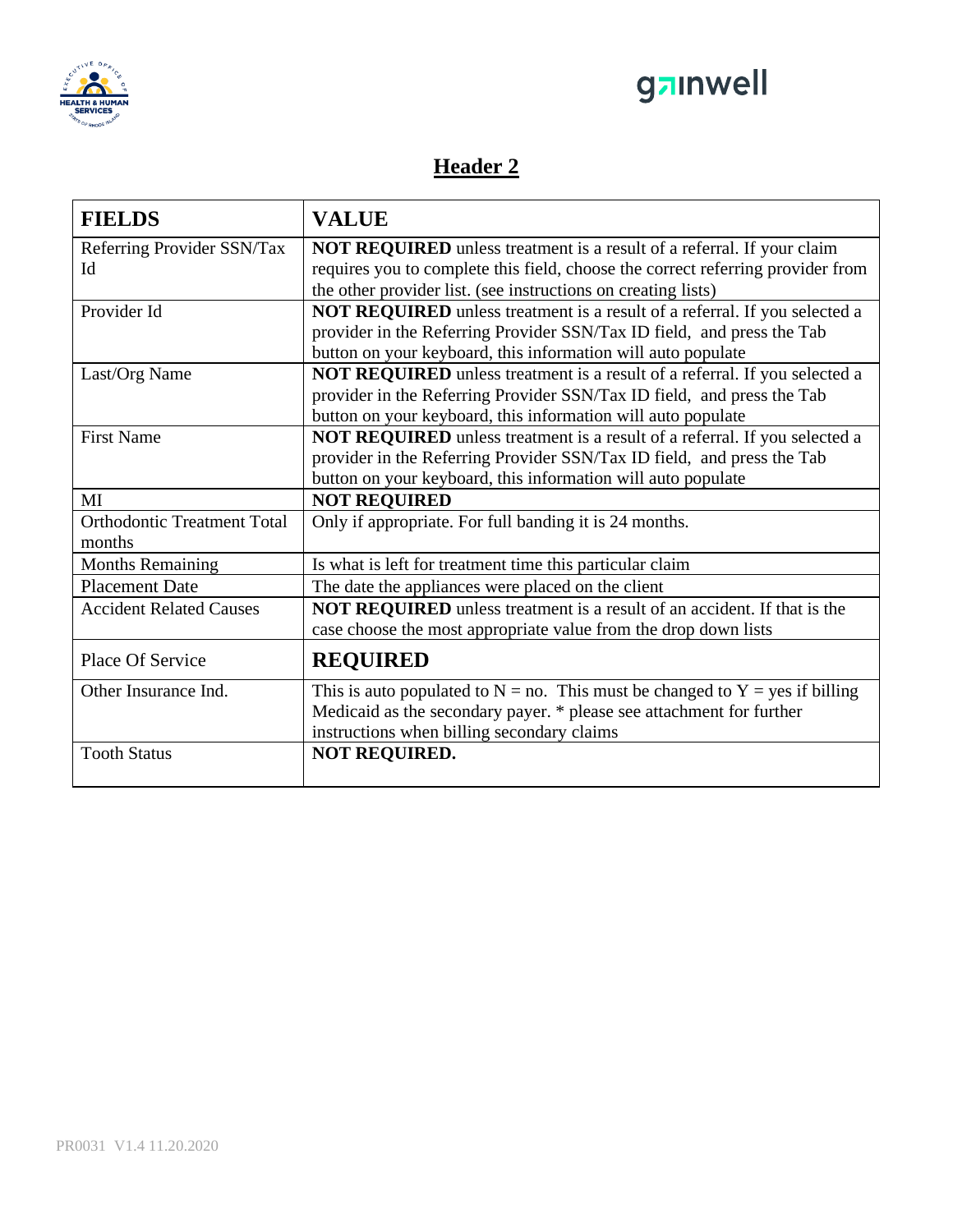



## **Header 3**

| <b>FIELDS</b>                | <b>VALUE</b>                                                                                                                                                                                                                                                                                                                                                                                                                                                                                             |
|------------------------------|----------------------------------------------------------------------------------------------------------------------------------------------------------------------------------------------------------------------------------------------------------------------------------------------------------------------------------------------------------------------------------------------------------------------------------------------------------------------------------------------------------|
| Service Facility ID Location | <b>NOT REQUIRED</b>                                                                                                                                                                                                                                                                                                                                                                                                                                                                                      |
| <b>Taxonomy Code</b>         | <b>NOT REQUIRED.</b> If above field is used, the taxonomy from the Provider<br>List will auto populate here.                                                                                                                                                                                                                                                                                                                                                                                             |
| Facility name                | <b>NOT REQUIRED.</b> If above field is used, the name from the Provider List<br>will populate here.                                                                                                                                                                                                                                                                                                                                                                                                      |
| Qualifier                    | <b>NOT REQUIRED</b>                                                                                                                                                                                                                                                                                                                                                                                                                                                                                      |
| Diagnosis Codes              | <b>NOT REQUIRED</b>                                                                                                                                                                                                                                                                                                                                                                                                                                                                                      |
| <b>Rendering Provider</b>    | <b>NOT REQUIRED</b> unless you are a group. In which case this is the doctor<br>within your group that performed the service(s). Select the appropriate<br>provider NPI from the provider list. The remaining information will auto<br>populate when you hit the tab button on your keyboard. Use this field if you<br>will not enter a performing provider for each detail using the SRV2<br>screen/tab. If the NPI in this field is equal to the NPI at SRV2, the claim<br>will reject for compliance. |
| Last/Org Name                | <b>NOT REQUIRED.</b> This field will auto populate after selecting a rendering<br>provider and pressing the tab key on your keyboard.                                                                                                                                                                                                                                                                                                                                                                    |
| <b>First Name</b>            | <b>NOT REQUIRED.</b> This field will auto populate after selecting a rendering<br>provider and pressing the tab key on your keyboard.                                                                                                                                                                                                                                                                                                                                                                    |

### **SRV1**

| <b>FIELDS</b>                   | <b>VALUE</b>                                                    |
|---------------------------------|-----------------------------------------------------------------|
| Date SVC                        | Use the FROM DOS (date of service) from Hdr 1                   |
| <b>Treatment Start Date and</b> | <b>NOT REQUIRED</b>                                             |
| <b>Treatment Stop Date</b>      |                                                                 |
| Place of service                | Required only if different from POS value in Hdr 2.             |
| Procedure                       | This is the service you are billing for.                        |
| Modifiers                       | <b>NOT REQUIRED</b>                                             |
| Tooth                           | The tooth number if applicable.                                 |
| Surface                         | Use only if applicable.                                         |
| <b>DESIGNATION/</b>             | MUST CHOOSE the most appropriate value from the drop down list. |
| <b>QUADRANTS</b>                |                                                                 |
| <b>Placement Indicator</b>      | <b>NOT REQUIRED</b>                                             |
| Units                           | The number of times you provided the procedure.                 |
| <b>Billed Amount</b>            | Enter the usual and customary charge for the service/procedure. |